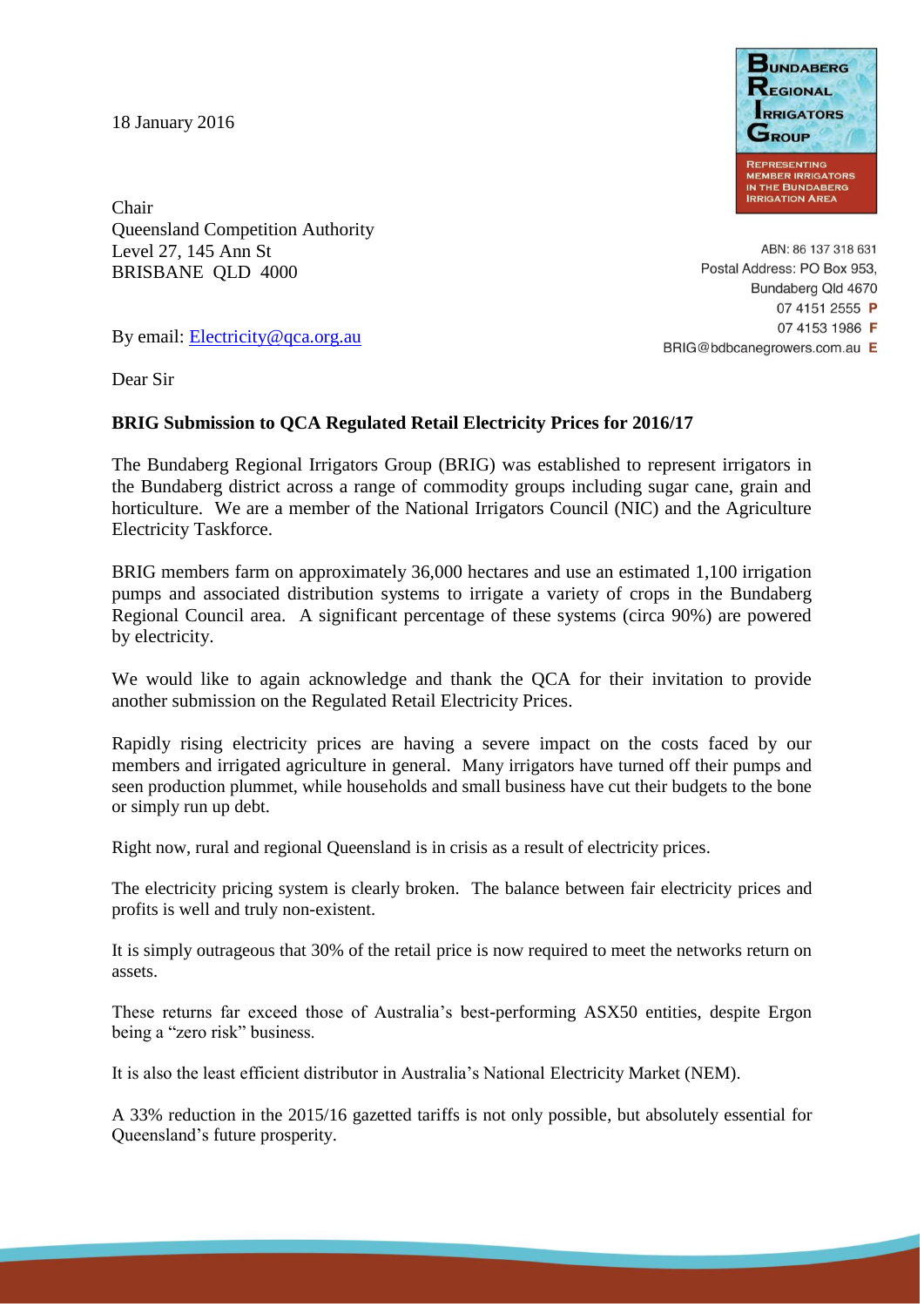## **The pricing system for Queensland's electricity system is flawed and broken.**

We note that the QCA must accept the N component in the  $N + R$  build-up as allowed by the AER for Ergon and Energex and the only discretion available is whether ERGON's or ENERGEX's N charge is used. We also acknowledge that the N component is in the vicinity of 50% of an irrigator's electricity bill.

We would like to draw the following to QCA's attention:

Since 2009 we have recorded the world's highest increases in electricity prices.

We are now paying 93 per cent more than we were in 2009 (CPI increase over this period was 15.0 per cent) **for exactly the same service and level of reliability.**

It is clear that the electricity price increases are adding significantly to the cost of irrigated agriculture and is destroying demand for electricity.

The escalation of the size of the RAB is the main cause of the escalation of electricity prices.

We would appreciate QCA's consideration of this when referring to "cost reflectivity".

We would also suggest that the QCA investigate the impact of the Queensland Energy Companies who are gaming the system to maximise their profitability. We point to **www.afr.com,** Tuesday 20 October 2015 Energy regulator bans false bidding (Copy Attached Annex 1).

> **"Australia's electricity system now has an installed asset base, well in excess of requirements." Hugh Grant**

*The Regulated Asset Bases (RABs) - the valuation of the electricity networks' past investments, are grossly inflated due to unnecessary and inefficient investments, and a flawed asset valuation methodology.*

*Australian electricity consumers are already funding a significant level of "stranded assets".*

*The networks receive guaranteed returns on their past investments (RABs) - returns which are currently driving around 70% of their prices.*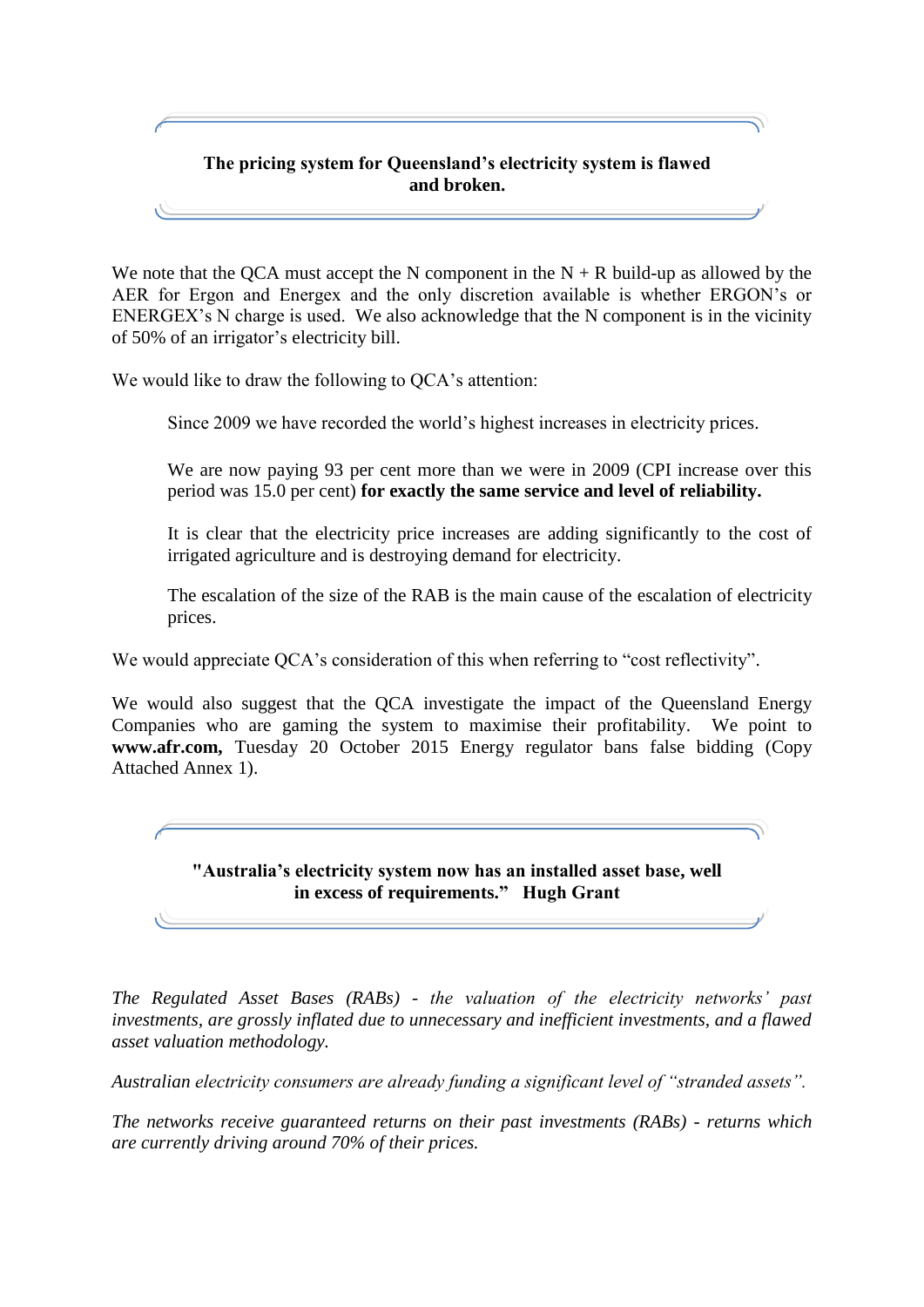*Whilst the recent regulatory rule changes have provided the AER with marginally more power to scrutinise future "gold plating", they do not allow the AER to address past gold plating.* 

*To seriously address Australia's unsustainable electricity prices it is imperative that the networks' Regulated Asset Bases (RABs) are re-valued to more appropriate levels" ("Hugh Grant's Submission to the Senate Inquiry into the Performance and Management of Electricity Companies, December 2014")*

It is BRIG's view that the manner in which the RAB is managed is a classic case of the sunk cost fallacy.

That is, the continued inefficient use of resources so that previous resources allocated to an inefficient decision are not wasted.



Please find attached a report prepared by Mr Bruce Mountain of CME for the National Irrigators Council. (Copy attached Annex 2)

Whilst the report covers all of the NEM States there is considerable data and information on Ergon and Queensland that we hope will be of assistance to QCA.

We specifically requested Mr Mountain to design a generic tariff applicable to irrigators in Australia. This is outlined on pages  $8 \& 9$  of the report. Mr Mountain has suggested that peak rates should only apply for limited intervals and no longer than 3 hours. This period of time is sufficient to signal the cost of peak demand and therefore make tariffs cost reflective. An unnecessarily long peak period is counterproductive as it limits the options available to consumers to respond positively. Furthermore the resulting tariff structure cannot be said to be cost reflective.

Mr Mountain's advice on demand charges is also critical for agriculture. Irrigators make complete use of every off peak hour. However irrigation is not required every day and so demand charges can result in steep increases in electricity costs.

Ensuring that the peak window is no wider than necessary and using volumetric charges rather than demand charges will go a long way towards delivering a much more equitable outcome for irrigated agriculture.

Network investment over the past decade has been driven by urban and industrial demand, not the needs of irrigators. Truly cost reflective pricing would take account of the different pressures different user groups place on the network.